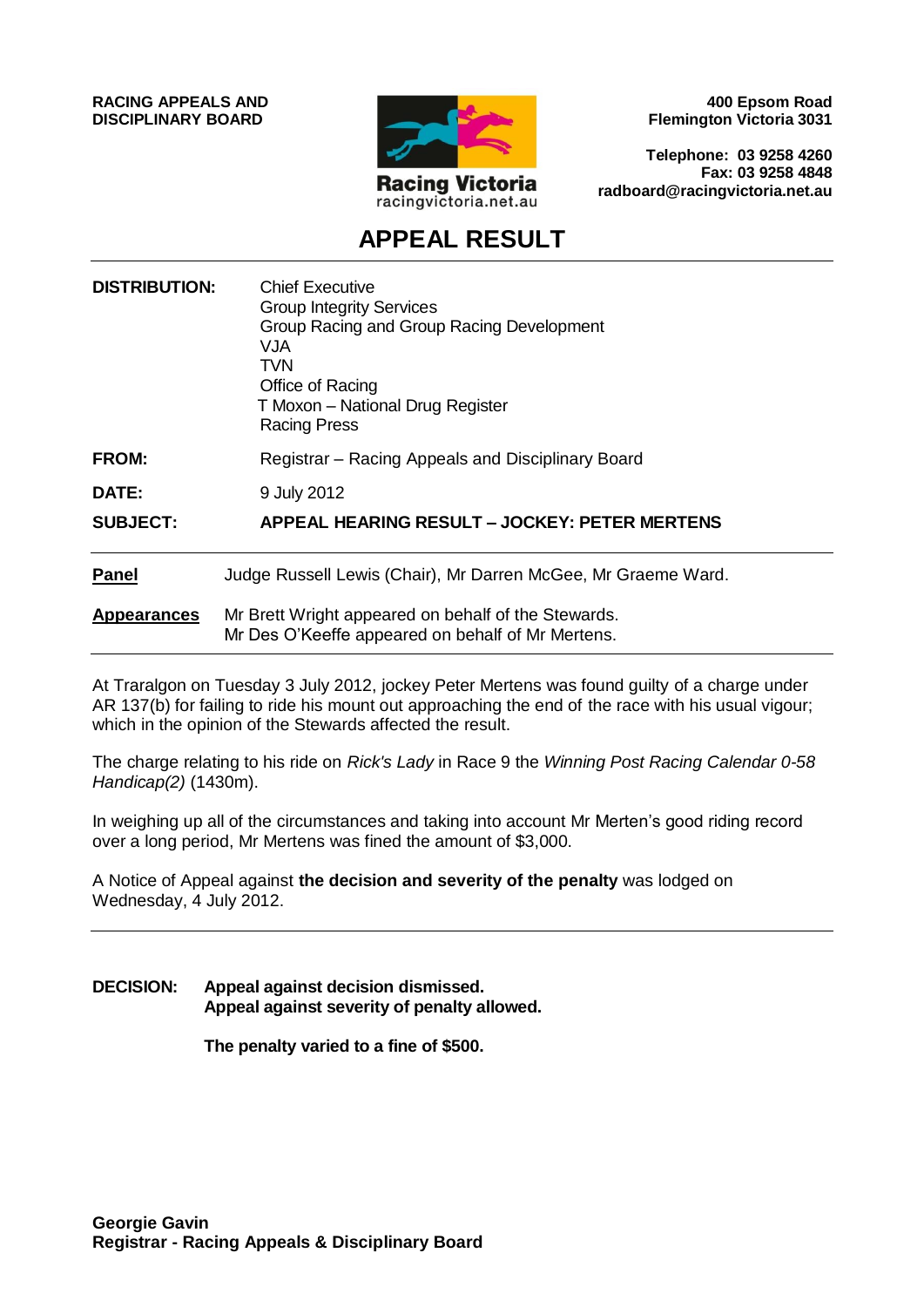# **TRANSCRIPT OF PROCEEDINGS**

# **RACING APPEALS AND DISCIPLINARY BOARD**

\_\_\_\_\_\_\_\_\_\_\_\_\_\_\_\_\_\_\_\_\_\_\_\_\_\_\_\_\_\_\_\_\_\_\_\_\_\_\_\_\_\_\_\_\_\_\_\_\_\_\_\_\_\_\_\_\_\_\_\_\_\_\_

**HIS HONOUR JUDGE R.P.L. LEWIS, Chairman MR D. McGEE MR G. WARD**

## **EXTRACT OF PROCEEDINGS**

## **DECISION**

# **IN THE MATTER OF THE WINNING POST RACING CALENDAR 0-58 HANDICAP OVER 1430 METRES AT TRARALGON ON 3/7/12**

# **JOCKEY: PETER MERTENS**

## **MELBOURNE**

## **MONDAY, 9 JULY 2012**

MR B. WRIGHT appeared on behalf of the RVL Stewards

MR D. O'KEEFFE appeared on behalf of the Appellant